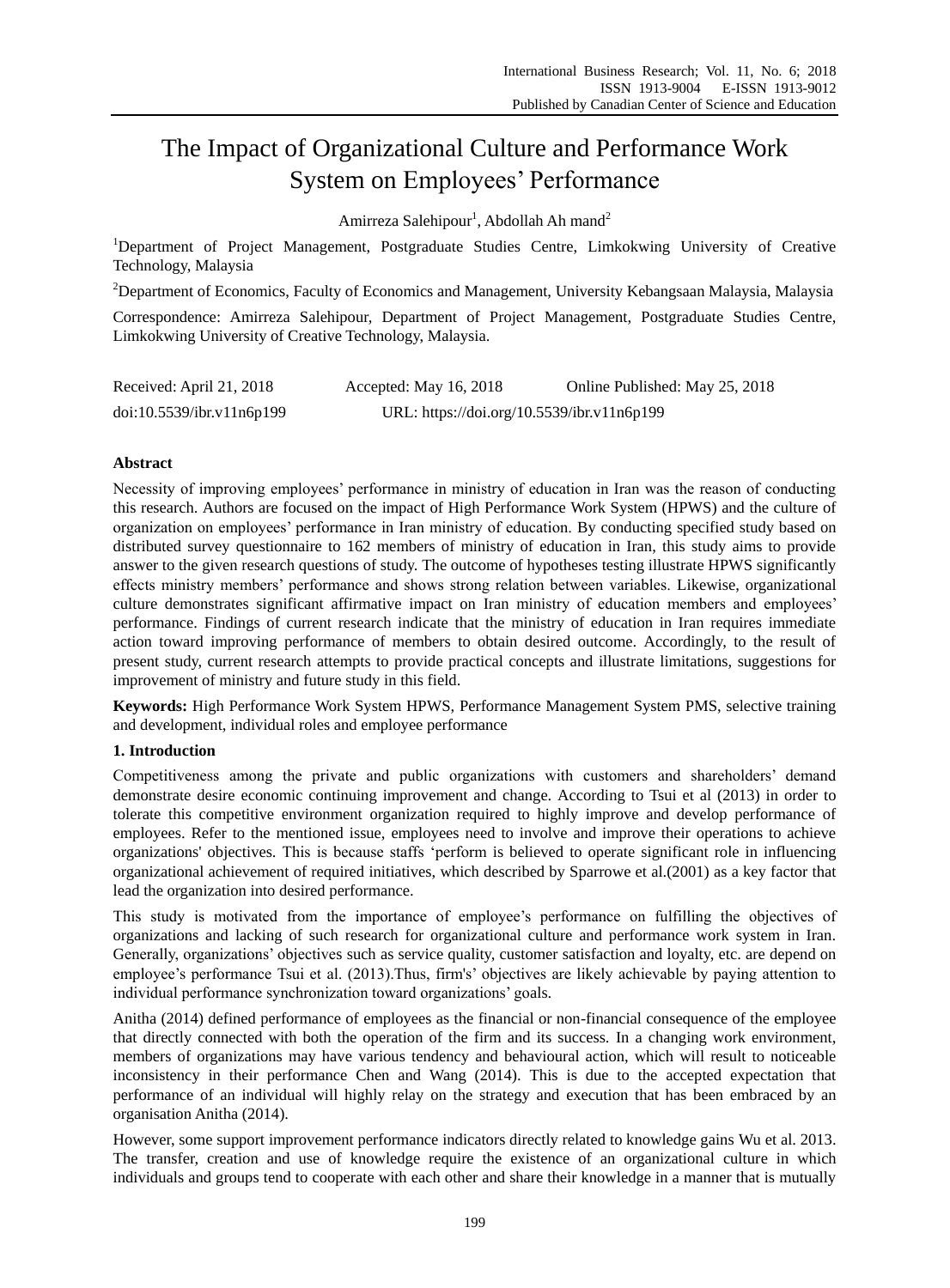beneficial Kuchaki and Siahkhale (2012). As a result, a major priority was giving to developing the skills of the country labour force in order to meet the country needs Ministry of Information (2008). Furthermore, performance management system is another problem hindering employee's performance in the ministry. For instance, Hilal (2012) argued that teachers cannot be efficiently productive, unless the evaluation is accomplished attentively with significant consideration to all evaluation process aspects.

Thus, employee's influence with respect to culture of employees on the performance of companies is crucial issue and there is urgent need to investigate about it. Additionally, evidences on Iran are very rare on the culture of employee's and performances of companies.

## **2. Theory Literature**

## *2.1 Employee Performance*

## 2.1.1 Defining Employee Performance

Business researchers and management scholars are mainly concerned in identifying the most significant definition of employee's performance. Even though employee's performance has become a common phenomenon in management studies and makes its definition and structure reliable and explicitly justified March and Sutton (1997). Additionally, as mentioned earlier, Anitha (2014) defined employee performance as the financial or non-financial outcome of the employee that has a direct link with both the performance of the organisation and its success.

#### *2.2 Dimensions of Employee Performance*

Organizational researchers have made performance a definitive dependent variable of importance Richard et al. (2009). In a nutshell, the most significant criterion to examine employee's performance, organizations, their environments, and actions is through organizational performance Richard et al. (2009). Due to inability to identify dimensional of employee's performance, researchers have resulted to multi-dimensional system of performance measurement.

#### *2.3 Issues on High Performance Working System*

Over the past decades, academic scholars and practitioners have argued on the ways in which human resource practices of an organization are used in such a way that the employer attain the maximum achievable advantage from their abilities and the employees equally achieve material and psychological benefit from exerting their energy Graham (1978). This argument has led to the formulation of wide range of theories or models that link human resource management strategy with the general organizational strategy Schuler and Jackson (1987).

## 2.3.1 Defining High Performance Working System

Scholars and practitioners explored that both employees and organizational operation can be significantly enhancing by its human resource practices that influence human capital by acquiring, developing and encouraging the best talent Posthuma et al. (2013). The system was originated back to the American tradition of human resource management, based on the argument that involvement of employee is significant to organizational performance Ferreira et al. (2012). They also defined HPWS as systems of managerial practices that facilitate the increasing employee empowerment and increase the incentives and skills that will motivate and enable them to benefit from this better empowerment.

## 2.3.2 Dimensions of High Performance Working System

There is no generally acceptable element in measuring HPWS. Rather, researchers have used different dimensions suitable to their context Edwards et al. (2006). In order to understand HPWS, it is imperative to know how HPWS have been measured previously by various researchers in order to understand why the researcher chooses to measure HPWS in multidimensional approach.

#### 2.3.2.1 Performance Management System

At the heart of organizational management, effort have been made to change some of the difficulty facing organization, one fundamental reform approach is to promote performance management (OECD, 2005). According to Moynihan (2008), performance management is a system that link performance information to organizational decision making. In a study, Ferreira and Otley (2009) defined performance management system as defining, controlling and managing both the attainment of outcome or ends and the means in achieving the result at a societal and organizational level rather than individual level. It has also been argued that PMS involve steps that include strategic planning, setting goals, progress measurement in the form of objectives, and using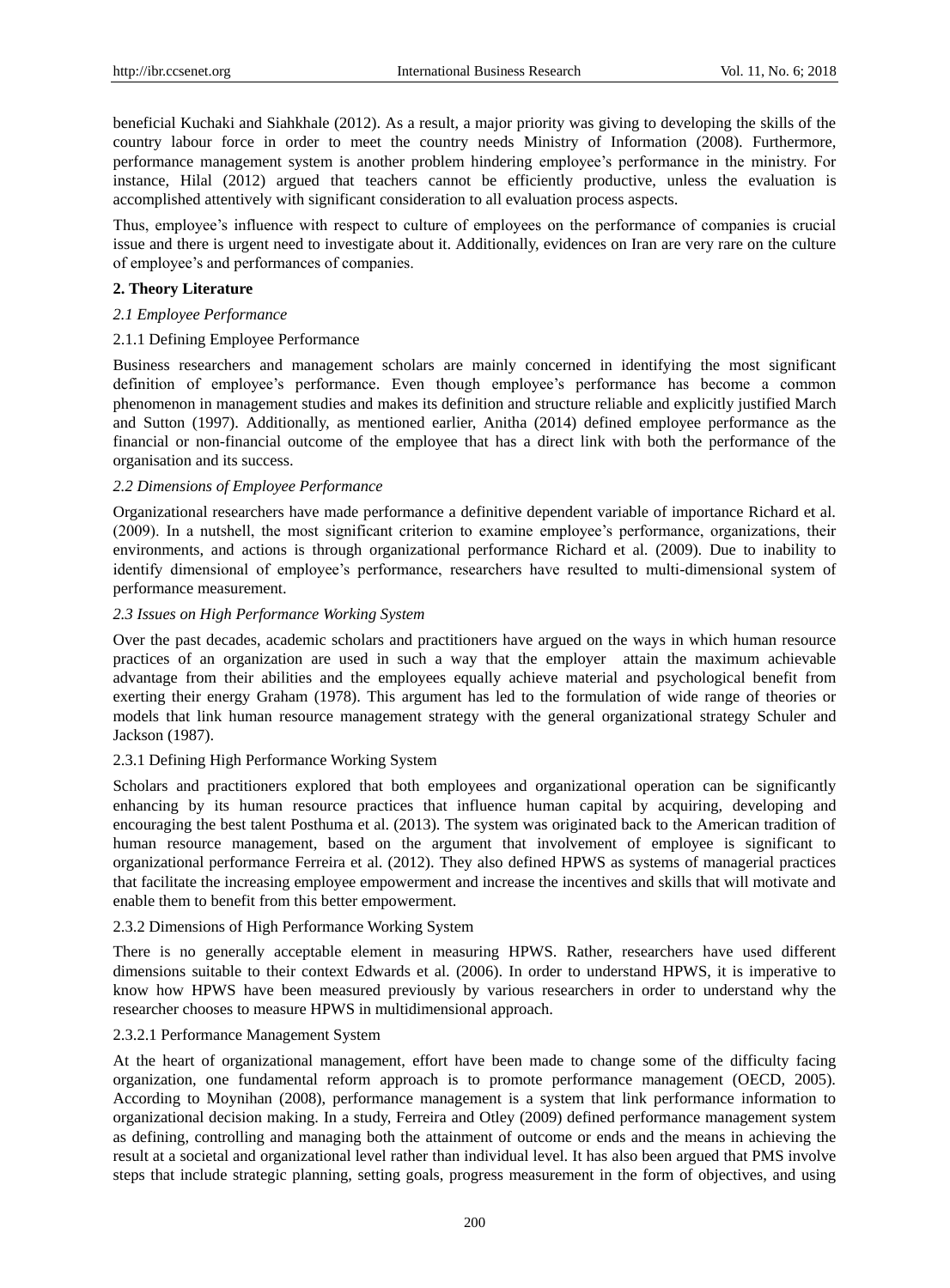performance feedback to improve operational efficiency of the system, enhance policy making, encourage better resource allocation and increase accountability (Moynihan, 2008).

Ezati Mitra (2017) categorizes the barriers in employees' performance within the ministry into two categories external and internal. The external constraints include, lack of training and information, lack of authority, financial challenges, as well as the relationship between school and General Directorate (General Directorate Intervention), while the internal challenges include, lack of information and collaboration, lack of teacher's participation in decision making process, stress initiated from overload work, and lack of budget or unfixed amount of financial support (Ezati M. 2017).Researchers also identified lack of implementation of high performance work system as one of the most important problems facing employee's performance in the ministry (Ezati M. 2017).

## 2.3.2.2 Selective Training and Improvement

Training is one of significant and unfailing human resource method to improve employees 'efficiency (Bhatti & Kaur, 2009). In an effort to achieve organizational task and enhance employee performance, training and development program ought to be selectively schemed in a way that create a win-win situation for both employee and the organization in general (Bhatti, & Kaur, 2010). Selective training develops employee's knowledge and personality, as a result compatibility to working environment increase and their performance accordingly improves. Therefore, recognizing the accurate employees to be trained would shrink down organizational cost of training and development (Vlachos, 2011). This demonstrated that training and development are keys to organizational success and help sustain competitive advantage and employee retention (Ahmad & Schroeder 2003; Atteya, 2012). It provides employees with the needed knowledge, skills to effectively perform the required task and permit the organization to update modern work practices (Atteya, 2012).

## 2.3.3.3 Individual Role

Progressively, organizations are in search for members who not just believes working in nice and flexible environment but looking for people who committed to their organization and believe that their destiny depends on the organization's destiny (Epitropaki & Martin, 2005). Therefore, individual's operation on overall employees 'performance of the organizational has been to a great extent under-researcher, (Mollick, 2012), even though conceptual work had recommended that individual role can possible link to the achievement of better performance (e.g de Waal, 2007). Particularly, in an established organization where economic of scale and scope are significant such as the Iran Ministry of Education there certainly appears to be little need to take into account the role of individual in enhancing the overall performance of employees in the organization (Mollick, 2012).

## *2.4 Organizational Culture*

## 2.4.1 Defining Organizational Culture

The term culture originated from a Latin world colure or culture meaning cultivating, growing as well as caring (Yuksel, 2006). There have been numerous views about organizational culture this has resulted to different definitions. For instance, Scott, Mannion, Davies and Marshall (2003), defined organizational culture as a wide range of social phenomena that help to define an organization's character in addition to norms, customary dress, language, behaviour, beliefs, value, assumption, symbols of status with authority, myths, ceremony along with rituals, and form of respect and subversion. Again, Eroglu (2007), defined culture as the overall information, belief, art, ethics, law, custom, habit and the skills brought by individual to the society in which they belong. Similarly, Aksoy et al. (2014), described organizational culture as the value of an institution, created not only by the manners and behaviours of every single person in the organization, but the joint attitudes and behaviour of the organization in general. A study by Armstrong (2006), defined organizational culture as the pattern of values, norms, beliefs, attitudes as well as assumptions that may not have been expressed but shaped the ways in which people in an organization conduct themselves and get things done.

#### 2.4.2 Dimension of Organizational Culture

A major argument among cultural theorists has been the question of whether should be studied in homogeneous or heterogeneous approach (Alavi et al. 2006). For instance, Cameron and Rohrbaugh (1983), developed the famous competing value framework (CVF) that categorize organizational culture into four types such as clan, adhocracy, market, and hierarchy. Thereafter, Cameron and Quinn (2011),explained these four dimensions of culture as: A clan culture is a family type of culture that works closely together with commitment and loyalty to each other; adhocracy culture is self-motivated, innovative and entrepreneurial, placing value on creative innovation in addition to allowing employees to take risks; While market culture place emphasis on output in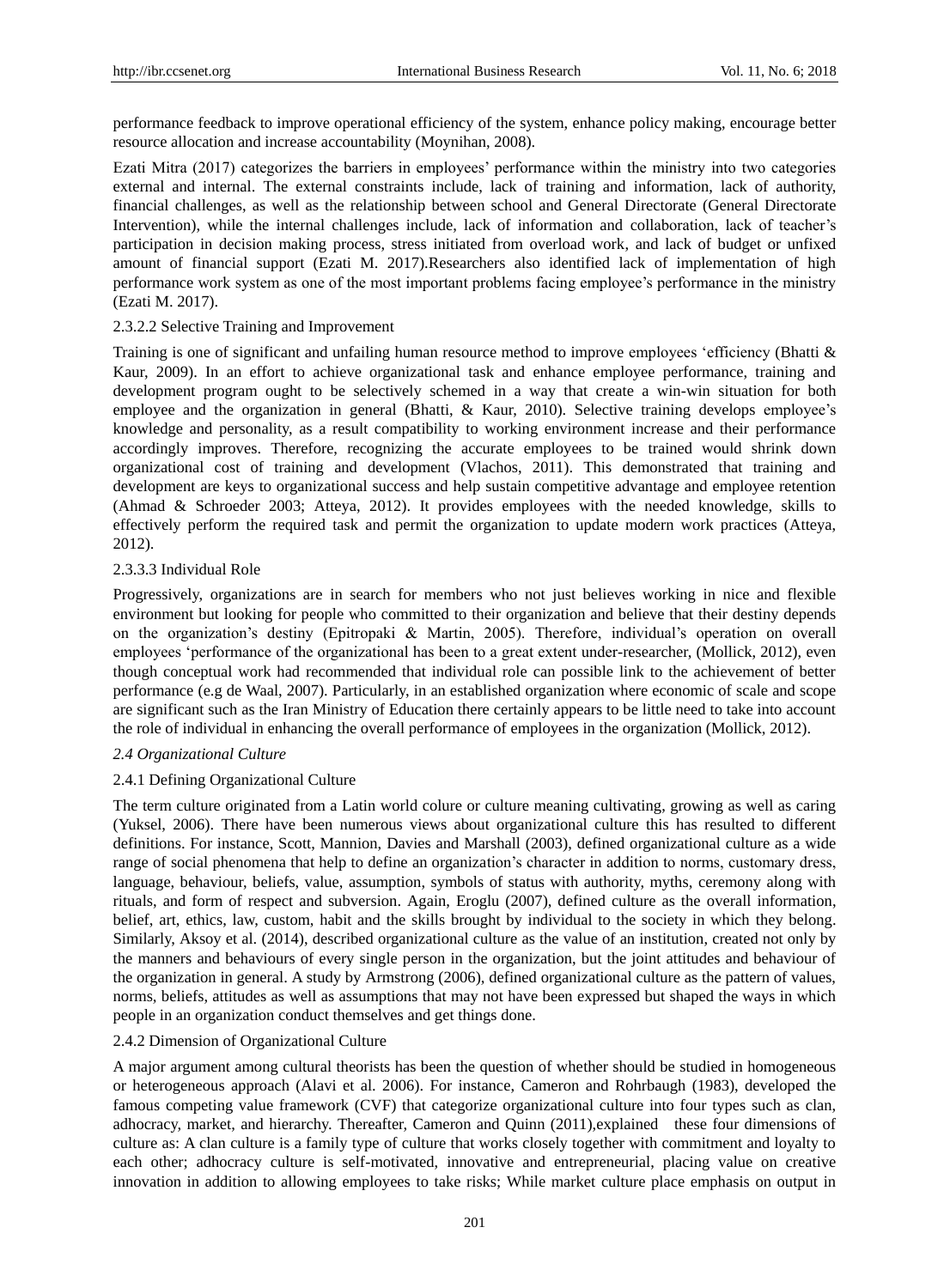addition to results oriented and competition for customers, contractors, and regulators; Finally they defined hierarchy culture as unwavering controlled by rules, guiding principle, scheduling, in addition to lowering costs. Furthermore, in a most recent study by Ovidiu Iliuta(2014), put organizational cultural dimension into adaptability, mission consistency and involvement. The researcher therefore argued that notwithstanding the organizational cultural dimensions, an organization should align its core value with its overall performance. That a negative and non-transparent culture leads to high rate of agitation (Ovidiu Iliuta 2014). This is why it better for an organization to only focus on the type of culture that will create better employee's performance and that will help employees who do not achieve their objective before looking for a better match for the employee position (Ovidiu Iliuta 2014).

#### *2.5 Relation between HPWS and Employees performance*

Wright and Nishii (2012) argued that employee attitudes and behaviours will be influenced by perceived HR practices. Similarly, it is only the perceived HPWS which configures employees' attitude and the behaviour and making them to put in their best (Guest 1999). Using a sample of 700 of organization's member in China Zhang, Di Fan and Zhu (2014) found that HPWS which satisfies employees and provides effective loyalty and greater voluntary efforts toward performance improvement.

Scholars conceptualize HPWPs as a set of distinct but interrelated HR practices that incorporate, select, develop, retain, and motivate a workforce (Huselid, 2017).

#### *2.6 Relation between Organization Culture and Employee Performance*

The linkage among organizational culture and performance has received great deal of attention from scholars in the field of organizational culture (Ogbonna and Harris, 2000; Henri, 2006). Stoica et al. (2004) asserted that the relationship between culture and performance is influenced by the way organizations search for and use information. Therefore, comprehending the correlation between organizational culture and employee's task performance is an important research subject because detections of various studies have demonstrated that an individual's work performance is vital element toward the success of organizations (Shahzad et al.2013).

#### *2.7 The Possible under Pinning Theory*

This study predicted that resource base view (RBV) and contingency theory will be use for the purpose of this study.

#### 2.7.1 Resource Base View Theory

The resource base view of a firm provides the understanding underlying performance among organization: the possession of inimitable organizational practices direct organizations to outperforming others as a result illustrates the major source of stable competitiveness advantage (Alegre et al. 2011). Hence, the HPWS of an organization performs as a competitive advantage for the organization as functions of complex inimitable resources well-established within the organization (Alegre et al. 2011).

According to Peng and York (2001), the RBV help to determining performance at organizational level and it's extensively regarded as a major advantage for an organization, and provide a platform that link HPWS and organizational culture with employee's performance. HPWS and unique culture of the organization will serve as rare resources if organization is able to employ it in a unique way (Peng and York 2001). Drawing on this, it has generally been theorized that high performance work system stimulate high performance by increasing the degree of human and social capital within the firm (Lepak et al. 2007) and at the same time motivate employee behaviours that creatively use organizational resource toward organizations'scheme (Appelbaum et al. 2000).

#### **3. Research Method**

This study is intended to examine the high performance work system impact and organizational culture on performance of employees in the Iran Ministry of Education. In order to achieve this objective, key element such as research framework, research design and method that have been used in this research will be discuss.

## *3.1 Research Framework*

The research framework presented below comprises of three key variables. They include high performance work system (HPWS), organizational culture and employee's performance. HPWS which is the major element that the present study is aimed to examine in public organization has three dimensions. These variables will be investigated in an effort to establish their impact on public organizations. The study adopted a research framework recommended by Messersmith and Guthrie (2010), which investigate HPWS among a sample of young high technology firms in United States. This study expands their framework by including the role of individual to the framework. In the same way by examine this framework different context and sector such as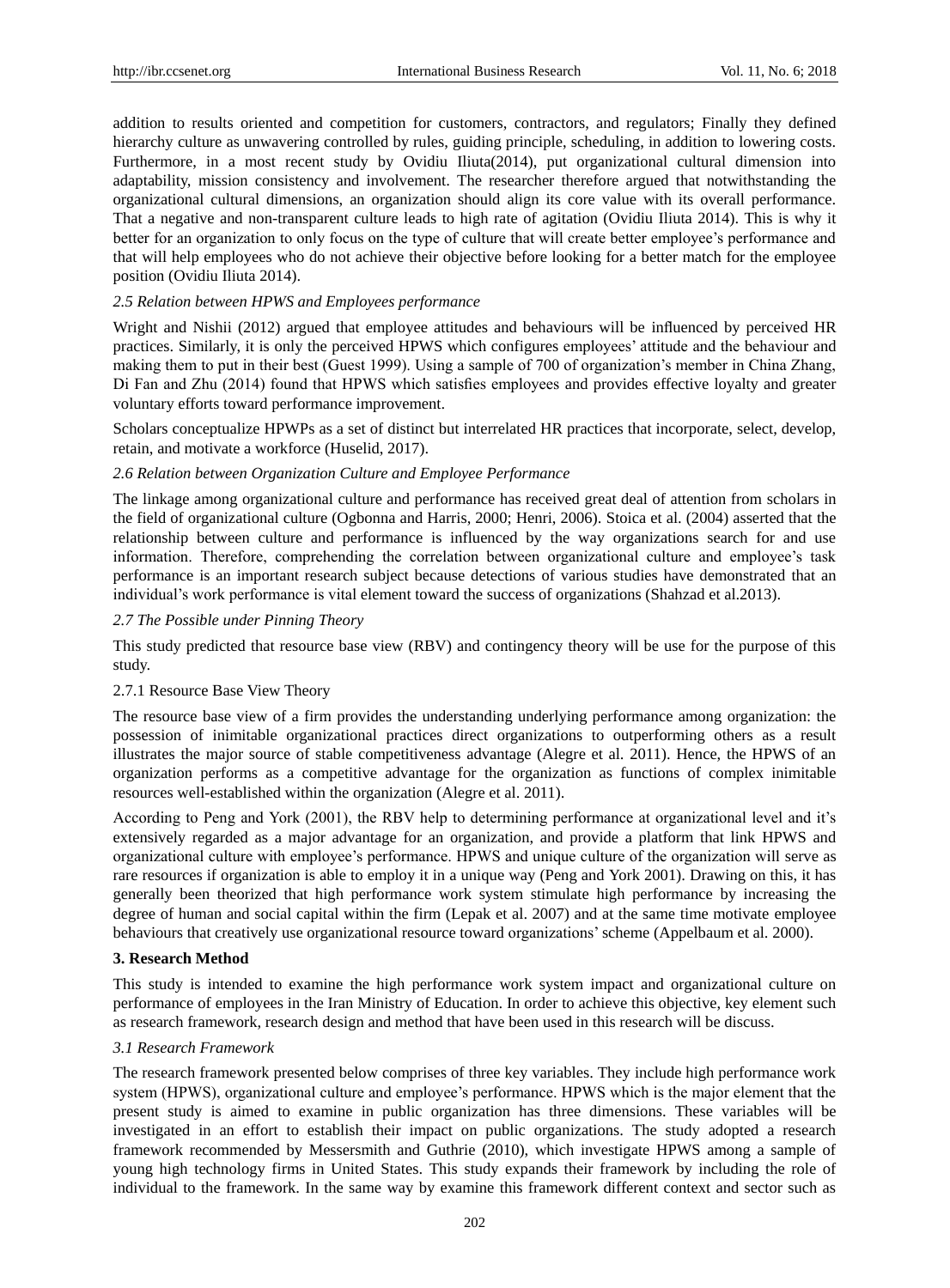Iranian Ministry of Education.

## *3.2 Research Hypothesis*

This study aims to examining the relation between HPWS, organizational culture and the performance of employees in Iran Ministry of Education. Therefore, the followings are the research proposed hypotheses to be tested.

H1: High performance work system has a positive relation with employees' performance.

H1a: Performance management system has positive relation with employees' performance.



H1b: Selective training and improvement has affirmative relation with employees' performance.

H1c: Individual role has affirmative correlation with overall employees' performance of Iran ministry of education.

H2: Organizational culture has affirmative relation with employees' performance.

## *3.3 Research Design*

The researcher classifies research approach into two, such as: quantitative and qualitative research (Neil 2009). In this study, the researcher adopted a quantitative approach in an effort to test the relationship between the research variables (Kreuger and Neuman 2006).

# *3.4 Population and Sampling Design*

# 3.4.1 Population

Population refers to group of people that share common characteristic (Zikmund 2003). Based on the available statistic provided by the Directorate General of Human Resource Development in the Iranian Ministry of Education, there are more than one million employees in the Iranian Ministry of Education (Ministry of Education 2017).

Considering that, it is not practically realistic to conduct a survey on all the employees in the Ministry of Education (Zikmund 2003), two hundred and eighty-two (282) employees in the Directorate General of Human Resource Development form the population for this study. This is due to the employees in this directorate evaluate development and provide training for all other directorates, yet employees within the HR directorate lack performance management system. This has also weakened the performance of employees within this ministry as majority of the employees have no feedback about their performance. The list was obtained from the Directorate General of Human Resource Development which serves as best source regarding employment information. The list combines all the employees in the Ministry of Education including the teachers.

## 3.4.2 Sampling Size

A sample is the subset of a population (Zikmund 2003). Considering it is not completely reasonable to obtain all the data from this population, for this reason it is very important to decide the sample size (Zikmund 2003). Determining sample size Roscoe (1975), recommended a sample between 30 and less than 500. In the same view, Krejcie and Morgan (1970) a sample size of 162 to be a good sample. Therefore, to avoid problem of response bias and to increase the response rate for this study, the researcher decides to use a sample of 200 as a sample size for this study.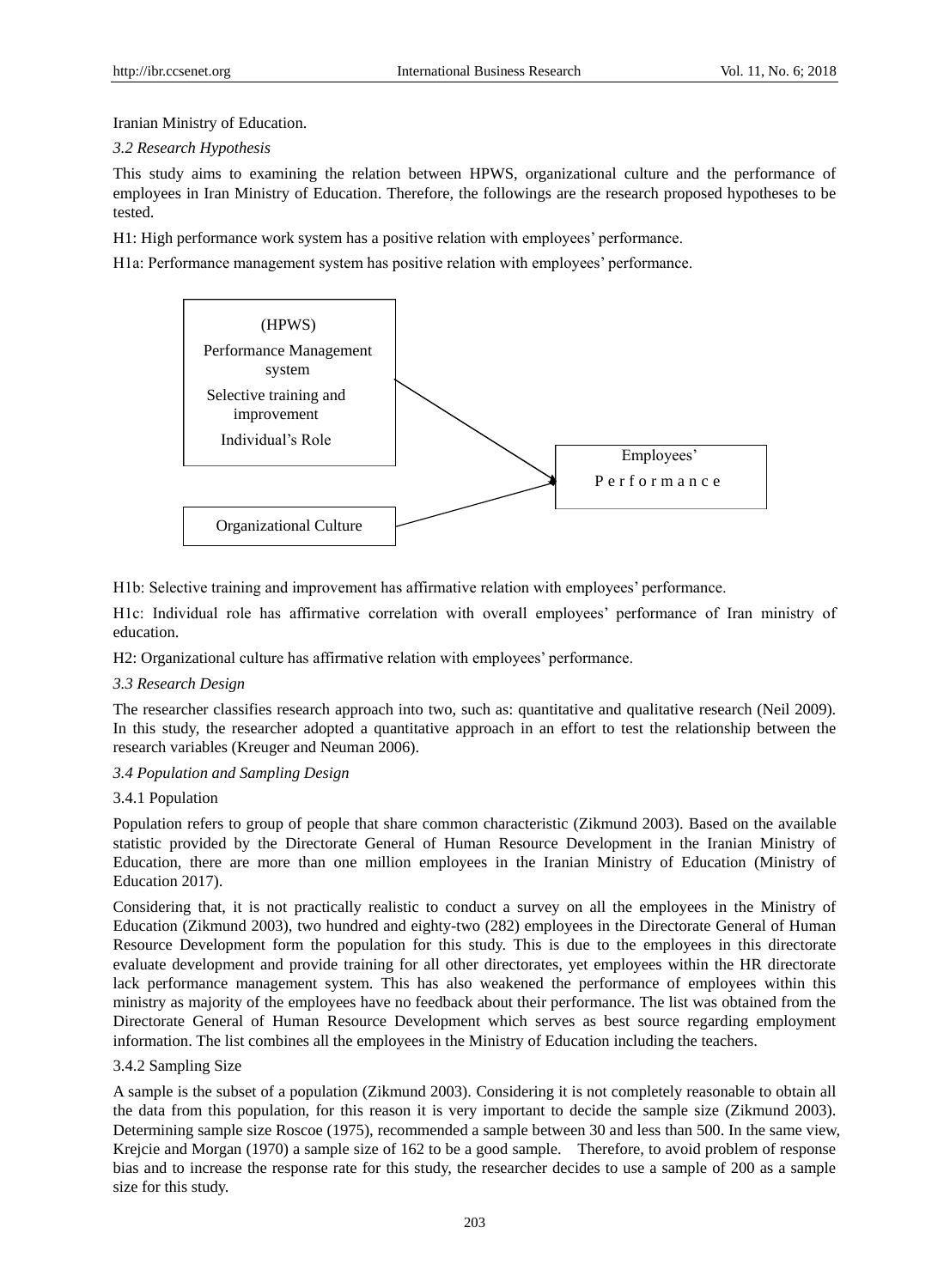# 3.4.3 Sampling Techniques

In this study, a simple random sampling technique was utilizing to select 200 employees from the Directorate General of Human Resource Development. This is because it provides researchers the freedom to include all elements in the population (Zidmud 2003). The list and the names of the employees were obtained from the secretary of the head of the director's office. This list contains the number of employees in each department and their job title. Thereafter, researchers put all the names into a basket and continuously starring the basket in the process selecting every element out of the large population until the researcher achieve the required number of sample size that was suitable for this study.

## *3.5 Instrument of Study*

# 3.5.1 Employees Performance

In this study, employee's performance is the outcome variable that HPWS practices and organizational culture will influence. Hence organizational performance is operating as the action or behaviours that are significant to organizational goal and that can be measured in terms of every individual level of contribution (Mohrman et al.1989). In this study employee's performance was measured by eight items developed by (Jelinek et al. 2006). Previously, studies have reported that these items have satisfactory internal consistencies with a Cronbach alpha of 0.7 and above (Goldston 2007; Mansor et al. 2012).

# 3.5.2 High Performance Work System

A high performance work system is operating in this study as a set of distinct but interrelated HR practices that, taken together, select, develop, retain, and motivate a workforce (Becker and Huselid 1998; Guthrie 2001). High performance work system was measure with three dimensions, all items in these dimension were adopted from previous studies and were found to have a high validity and reliability.

# 3.5.2.1 Performance Management System

Performance management is operating in this study a process of delivering strengthened success to organizations by improving capabilities of individual and team (Mansor et al. 2012). In this study performance management was measure with six items adopted from a study by Mansor et al. (2012).

## 3.5.2.2 Selective Training and Development

Selective training and improvement refers to organized improvement and skills acquisition, also required attitudes and knowledge by employee's to effectively improve their operation in the organization environment (Goldstein 1993). In this study, ten items were used to measure selective training and development and they were adopted and modified from a study by Ahmad and Schroeder (2003); Jensen et al. (2013); Vlachos (2011).

## 3.5.2.3 Individual Duty

Organizations' function significantly impacts by individual performance. Employees must be persuaded, compel or obligated to take part in the organizational operation. Strong attraction identified amongst employees' motivation and their organizational identification. Organization member's identification level is subject to character and passion or their reason of taking part in that firm. The member's relation with organization will improve if their individual's requirements pleased in it. In this study the role of individual is measured with seven items adopted from (Goldston 2007).

## 3.5.3 Organizational Culture

Organizational culture is operating in this study as a common view of workplace practices within an organizational unit that differentiate it from other organization (Van den Berg and Wilderom 2004). As shown in Table 3.1 organizational culture was measured by ten (10) items developed by (Van den Berg and Wilderom 2004). These items have been used by other researchers and they show to be valid and reliable for measuring organizational culture (Aksoyet al. 2014; Wilderom et al. 2012). All items in this study are subject to seven point likert scale from strongly disagreeing to strongly agree. Table 3.2 shown items on organizational culture.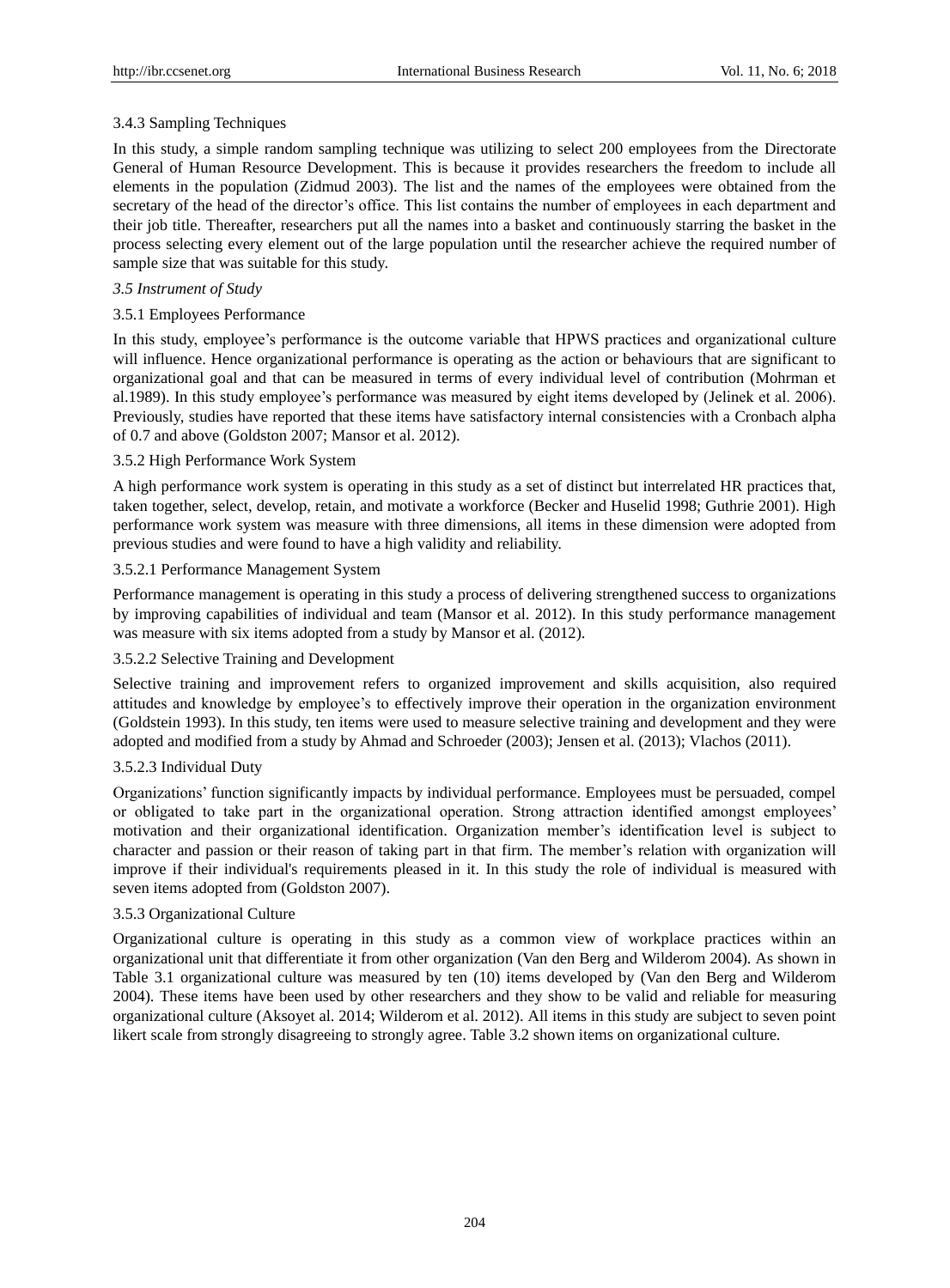| <b>Variable</b>                  | <b>Operational definition</b>                                                                                                        | items                                                                                                                                                                                            | <b>Authors</b>      |
|----------------------------------|--------------------------------------------------------------------------------------------------------------------------------------|--------------------------------------------------------------------------------------------------------------------------------------------------------------------------------------------------|---------------------|
| Organizational<br><b>Culture</b> | A common view of workplace practices<br>organizational<br>within<br>unit<br>an<br>that<br>differentiates it from other organization. | 1. Individuals working in different Van den Berg &<br>departments have common view.<br>2. We have ethical values which help us<br>to differentiate right from wrong and<br>guiding our behavior. | Wilderom<br>(2004). |
|                                  |                                                                                                                                      | 3. We have a value system that<br>determines the manner of business<br>that has clear and consistent value.                                                                                      |                     |
|                                  |                                                                                                                                      | 4. My organization gives freedom to<br>employees to deviate from the rules.                                                                                                                      |                     |
|                                  |                                                                                                                                      | 5. Our employees have the chances of<br>introducing<br>ideas<br>their<br>before<br>management makes decisions.                                                                                   |                     |
|                                  | 6. There is an ethical code that guides<br>our behavior and tells us right from<br>wrong.                                            |                                                                                                                                                                                                  |                     |
|                                  |                                                                                                                                      | 7. My organization have a very strong<br>culture                                                                                                                                                 |                     |
|                                  |                                                                                                                                      | 8. In my organization it is easy to reach<br>an agreement, even on difficult<br>issues                                                                                                           |                     |
|                                  |                                                                                                                                      | 9. In my organization there is a clear<br>agreement about the right way and<br>the wrong way to do things.                                                                                       |                     |
|                                  |                                                                                                                                      | 10. People from different parts of<br>this organization share a common<br>view.                                                                                                                  |                     |

#### Table 3.1. Organizational culture Scale

Table 3.2. Individual role Scale

| Variable    | <b>Dimension</b> | <b>Operational definition</b>                                               | <b>Items</b>                                                                                                                                                                                                                                                                                        | Author               |
|-------------|------------------|-----------------------------------------------------------------------------|-----------------------------------------------------------------------------------------------------------------------------------------------------------------------------------------------------------------------------------------------------------------------------------------------------|----------------------|
| <b>HPWS</b> | Individual role  | individuals<br>toward<br>the<br>fulfillment<br>organization<br>of<br>goals. | The contribution of made by 1. Every individual believes that he or<br>she can have a positive impact on the<br>organization.<br>2. Jobs are designed around individual<br>skills and ability.<br>3. My organization ensure that the role<br>perform by one person are not<br>duplicated by others. | Goldston,<br>(2007). |
|             |                  |                                                                             | 4. Every individual<br>for<br>look<br>opportunity to<br>the<br>improve<br>organization.<br>5. Individual take initiative to improve<br>on their day to day task.<br>6. Every individual knows what is                                                                                               |                      |
|             |                  |                                                                             | required of them in order to achieve<br>long term goal.<br>7. Work is organized in a way that<br>every individual can<br>the<br>see<br>relationship between his or her job<br>and the goal of the organization.                                                                                     |                      |

*3.6 Layout of Questionnaire*

The questionnaires in this study was first developed in English, but latter translated to Farsi because all the employees in the Iran Ministry of Education medium of communication is Persian, hence translating the questionnaire to Persian will give the respondents more understanding in answering the questionnaire. The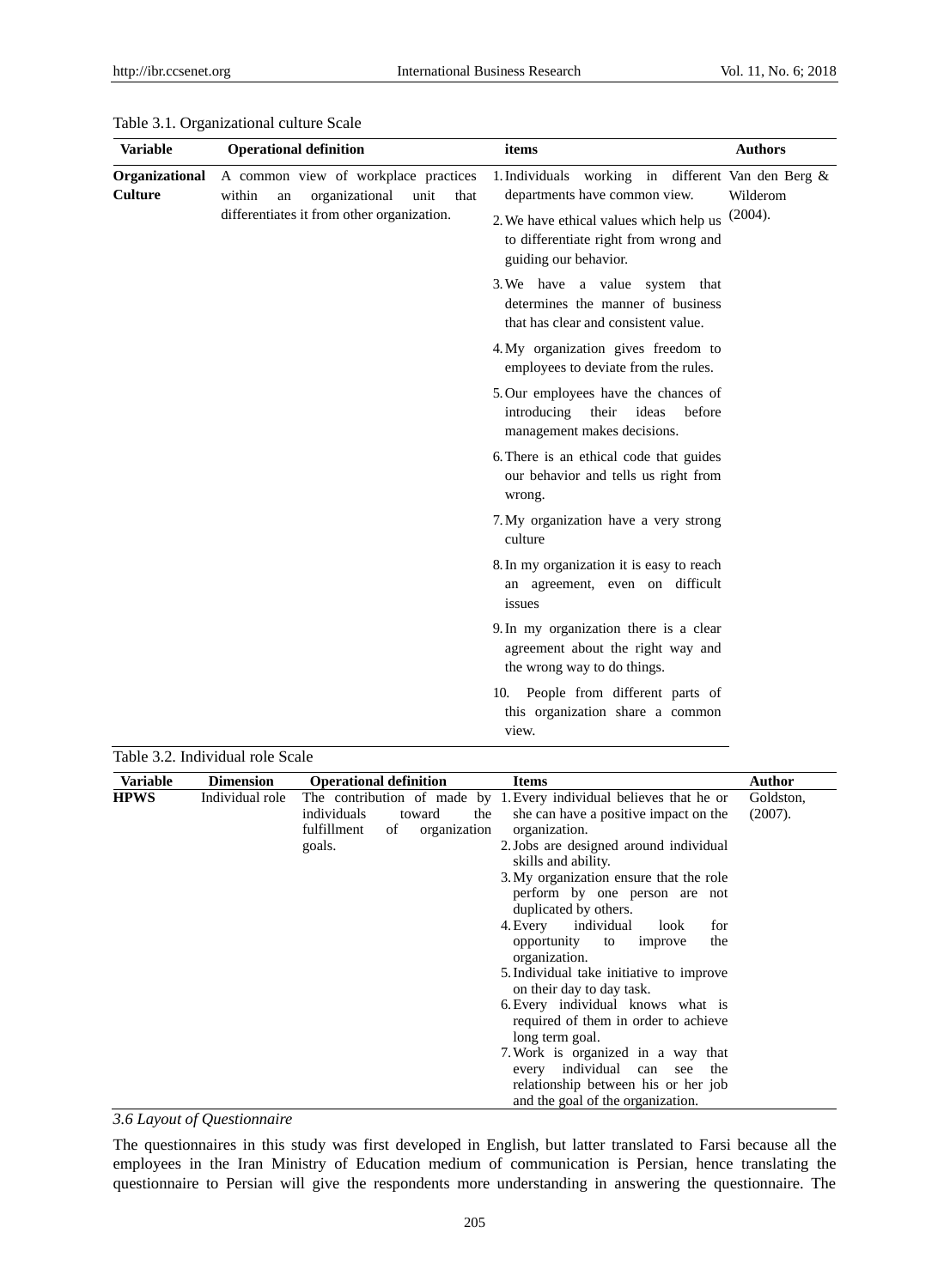translation was done by one of the directors in charge of training.

The questionnaire covers 6 pages close ended question to obtain information about HPWS dimensions such as performance management, individual role, and selective training and development.

#### *3.7 Pilot Test*

It is very important for a researcher to conduct a pilot study so as to know the internal reliability (Litwin 1995), in order to provide a solid foundation for the main study. Consistent with this claim, the Cronbach coefficient alpha was conducted in order to measure the internal consistency reliability of the items used in this study.

## *3.8 Technique of Data Analysis*

The normality and outliers was first conducted prior reliability analysis. Statistical Package for the Social Science (SPSS) used to analysing the data version 20. Five following techniques were employed in the process of analysing the data for the main study using SPSS; cleaning and screening of data, descriptive statistics, factor and reliability analysis, Pearson correlation analysis, multiple regression analysis.

## **4. Result and Discussion**

#### *4.1 Response Rate*

To conduct the study data collected from employees in the rank of managers, directors and other employees in the Human Resource Management Development of the Ministry of Education in Iran. In an effort to increase the response rate, telephone calls and send message short (SMS) were put across to those employees who the enumerator or the secretary could not be able to collected their response. Due to this attempt 162 questionnaire were retrieved out of 200 survey distributed. This makes a response rate of 81 percent (%). Giving the recommendation by Hair et al. (2010) a response rate of 30% and above is satisfactory for a survey. Table 4.1 below indicate the total number of survey distributed, collected from the employees and the number of questionnaire that had been completely filled by the respondents.

Table 4.1. The total number of survey distributed

|            | Number | $\frac{0}{0}$ |  |
|------------|--------|---------------|--|
| Distribute | 200    | 100%          |  |
| Responded  | 162    | 81%           |  |
| Completed  | 156    | 78%           |  |

From the above table, this study recorded a response rate of 81%. Therefore, a response rate of 81 percent (%) recorded in this study is believed to be a great achievement. Again out of the 162 questionnaire that returned 6 questionnaires i.e. (3%) could not be processed as they were partially filled, consequently they were removed (Bell and Bryman 2007).

#### *4.2 Descriptive Analysis*

Literature has argued that descriptive analysis is conducted following data screening and cleaning. Accordingly, Pallant (2007) avowed that descriptive analysis helps to explain the characteristics of the respondents who have involved in a study. It explains the characteristics of the sample in addition to addressing some specific research issues. The information is presented in Table 4.2.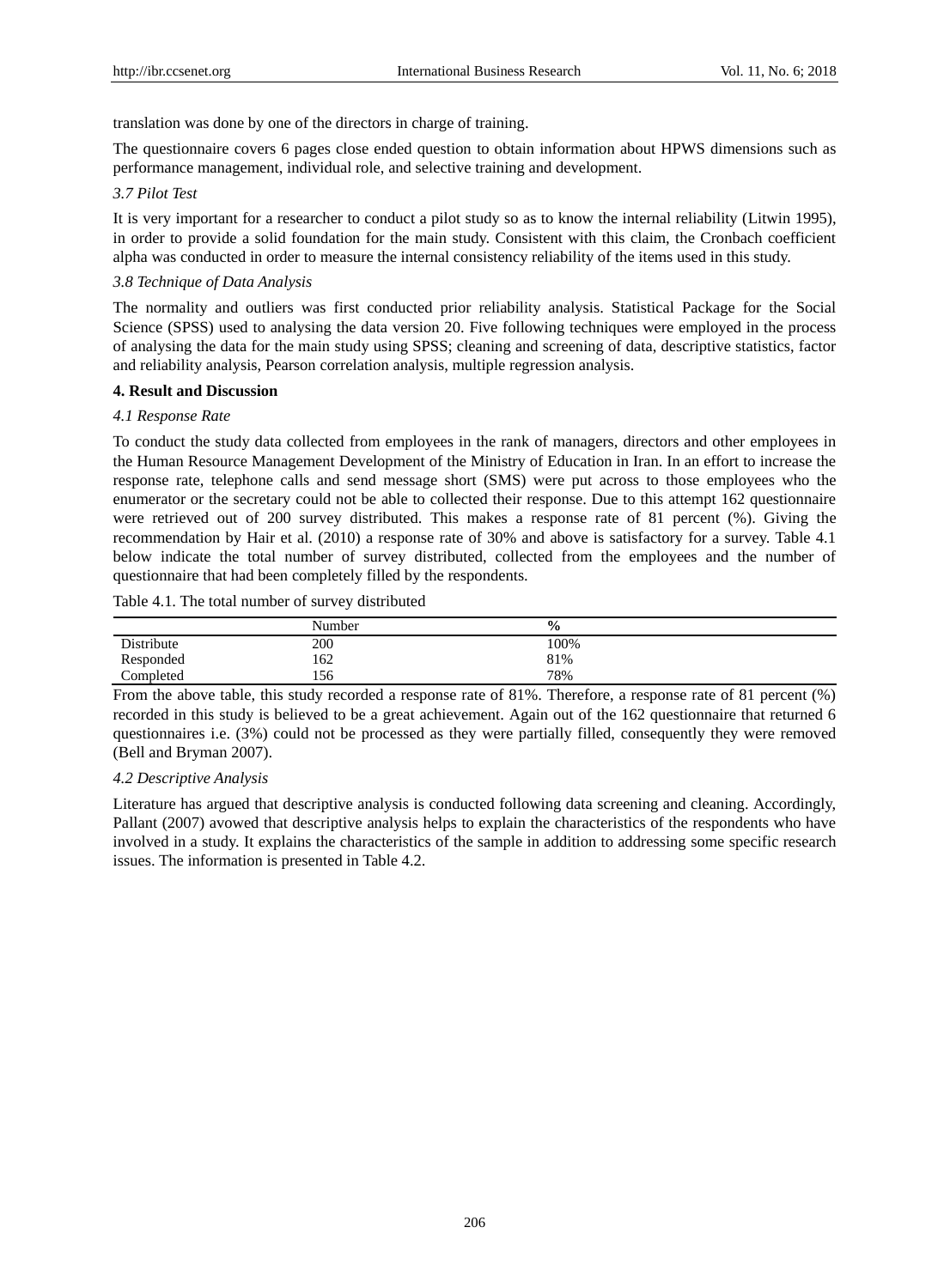| Category                         | Items                          | No. Of Respondents      | Percentage |
|----------------------------------|--------------------------------|-------------------------|------------|
| Gender                           | Male                           | 65                      | 40.1       |
|                                  | Female                         | 97                      | 59.9       |
|                                  |                                |                         |            |
| Age                              | 18-20                          | 1                       | 0.60       |
|                                  | $21 - 30$                      | 12                      | 7.40       |
|                                  | $31 - 40$                      | 75                      | 46.30      |
|                                  | $41 - 50$                      | 63                      | 38.90      |
|                                  | More than 51 years old         | 11                      | 6.80       |
|                                  |                                |                         |            |
| Designation                      | Director                       | $\overline{\mathbf{c}}$ | 1.20       |
|                                  | Deputy Director                | 6                       | 3.90       |
|                                  | <b>Head Section</b>            | 16                      | 9.90       |
|                                  | Others                         | 138                     | 85.2       |
| <b>Educational Qualification</b> | Doctorate Degree               | 17                      |            |
|                                  | <b>Master Degree</b>           | 73                      |            |
|                                  | Bachelor                       | 57                      |            |
|                                  | Diploma                        | 15                      |            |
|                                  |                                |                         |            |
| Work Experience                  | Less than one year             | 3                       | 1.90       |
|                                  | 1-5 years                      | 7                       | 4.30       |
|                                  | $6-10$ years                   | 17                      | 10.50      |
|                                  | More than 11 years             | 135                     | 83.30      |
| Department                       | Director Office                | 27                      | 16.70      |
|                                  | School performance             | 31                      | 19.10      |
|                                  | Development                    |                         |            |
|                                  | <b>Educational Supervision</b> | 23                      | 14.20      |
|                                  | Main training Centre           | 43                      | 26.50      |
|                                  | Training and Upgrading         | 22                      | 13.60      |
|                                  | <b>Evaluation of Training</b>  | 16                      | 9.90       |
| Total                            |                                | 162                     | 100        |

#### Table 4.2. Demographic

The above table is the demographic profile of respondents that participated in this survey from Directorate of Human Resource Development in the Iran Ministry of Education. With deep respect to the sex of the respondent it is evident from the above (Table 4.2) that majority of the respondents in the ministry are female (59.9%), followed by 40.1% responders which are male. These results support the notion that female employees constitute majority in nearly everyone public institutions. The response represents employees that were categorize into five different age grade 18-20 (0.6%), 21-30 (7.4%), 31-40 (46.3%), 41-50 (38.9%) and 51-61(6.8%). Although there exist contract employees in Iran education ministry which are not considered as member of the organization. If no prediction is made for replacement, it is likely going to be a great vacancy in this organization while the big number of employees in the ministry seems to be retired soon.

As for the designation of those that participate in the survey from this ministry. A total number of 2 (1.2%), 6(3.9) directors and deputy directors respectively personally participated in the survey. It is very rare for directors in this ministry to be fully involved in a survey as the researcher had witness in the past survey because of their busy nature. Their desire to be involved in the survey further shows the importance of this study to the ministry. Only 9.9% on the position of the head section constitute the respondents for this study. Furthermore, 85.2% of the employees in this study are within the rank of other positions as at the time of collecting data for the study, this informs the researchers that the sample is a true representative.

The table above also shows that majority of respondents in the Ministry of Education holds master degree and above (doctorate degree 10.5%, master degree 45.1%). The reason could be heathen by the current need by people to upgrade their knowledge irrespective of the position held in the organization. Also in this study, bachelor degree form 35.2% this may be influenced by the assumption that bachelor degree is gradually turning to be the minimum qualification for any organization whether public or private. While only 9.3% of employees that participated in this survey had diploma as at the period of this study.

In terms of employees work experience in the Ministry of Education in Iran that takes part of this study. The researcher found that 83.3% have eleven years' experience of working in the ministry. The above result justifies that most employees that participated in the survey tend to be experienced in the ministry hence; they are believed to have expertise and experience about human resource practices in the organization. This followed by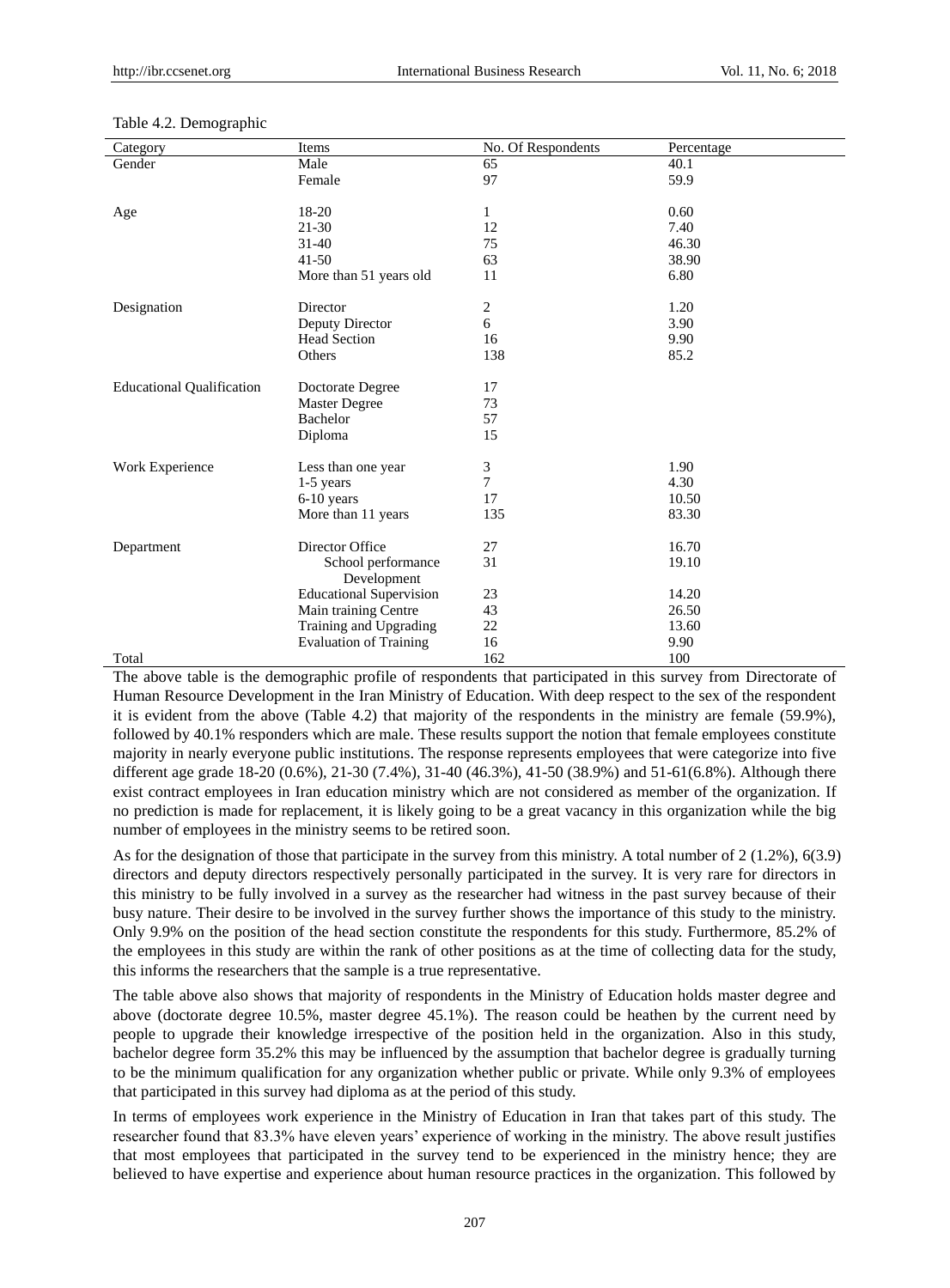employees with six to ten years (10.5%). While employees between 1-5 years' experience constitute 4.3 of this study, only 1.9% of the employees that have less than one year were engage in this study.

Concerning the department that employees that participate in this survey, Main Training Centre have the majority forming a total of 26.5%. While 19.1% are from School Performance Development. Another 16.7% were representative from the director's office. While 14.2%, 13.6%, 9.9% are representative from Educational Supervision Department, Training and Upgrading Department and Evaluation Training Impacts Department respectively. The above statistics justify that most all the department in the ministry were fully represented.

### *4.3 Reliability Analysis after Factor Analysis*

It is vital for scholar to study and make sure that utilize reliable measurement for the sampling in a research. As a result, Sekaran and Bougie (2010) defined reliability as a measuring instrument that measures the consistency of an instrument. Drawing on this assertion, it is vital for the present study to review the internal consistency of the measurement that utilized. Cronbach's Alpha indicator adopted to evaluate the study as predictor of the internal consistency. According to Pallant (2007) a Cronbach alpha coefficient of 0.50 and above is suitable for a study. Fornell and Larcker (1981) also recommended that a composite reliability of 0.70 and above is acceptable. Hair et al. (2010) assert that a loading above 0.50 is significant.

Table 4.3. Reliability Analysis of performance management system, selective training and improvement, individual duty, organizational culture and employee's performance after factor analysis

| Variables              | Items number | Cronbach's Alpha Scores |
|------------------------|--------------|-------------------------|
| Employees performance  | 6            | 0.821                   |
| Performance            | 5            | 0.743                   |
| management system      |              |                         |
| Selective training and | 7            | 0.801                   |
| development            |              |                         |
| Individual duty        | 6            | 0.857                   |
| Organizational culture | 8            | 0.872                   |

#### *4.4 Hypotheses Testing*

In this study, correlation analysis was conducted through linear regressions. Particularly, the Pearson correlation analysis was adopted in order to examine and offer a more understanding of the strength of the linkage between HPW, organizational culture and employee's performance. In the same way, regression analysis applied to establish the direct relation between the explanatory and response variables.

#### *4.5 Correlation Analysis Test*

The correlation analysis was done in order to compare and know how related these items are. Literature has argued that the value of correlation is to assist the researcher in establishing issues of multi-collinearity (Mayers et al. 2006). Considering issues of multi-collinearity, Cooper and Schindler (2003) affirmed that no precise standard in establishing the level of correlation between variables that have multi-collinearity cases. They argued that a correlation that is 0.80 and above may be problematic for this reason, a lower correlation is acceptable.

The result of the correlation analysis shows in table 4.4 revealed that performance management system has a value of - 0.329 with a significant level of 0.000. This demonstrated that, there is no founded or negative relation amongst performance management system and employee's performance. Again, the result of the correlation analysis showed that selective training and development has a correlation coefficient of 593 at 0.000 a significant level. This suggests that, there is a significant positive relation between selective training and development and employee's performance. More so, it is evidence in the correlation analysis result in Table 4.4 that the role of individual is correlated with employee's performance at a value of 0.686 with 0.000 significant levels.

This showed that, there is a significant positive relationship between individual role and employee's performance. Finally, the result demonstrated a correlation of 0.684 between organizational culture and employee's performance at 0.000 significant levels. It signifies that there is substantial affirmative correlation amongst organizational culture and employee's performance. Table 4.4 showed the analysis summary of the correlation between HPWS dimensions, organizational culture and employees performance.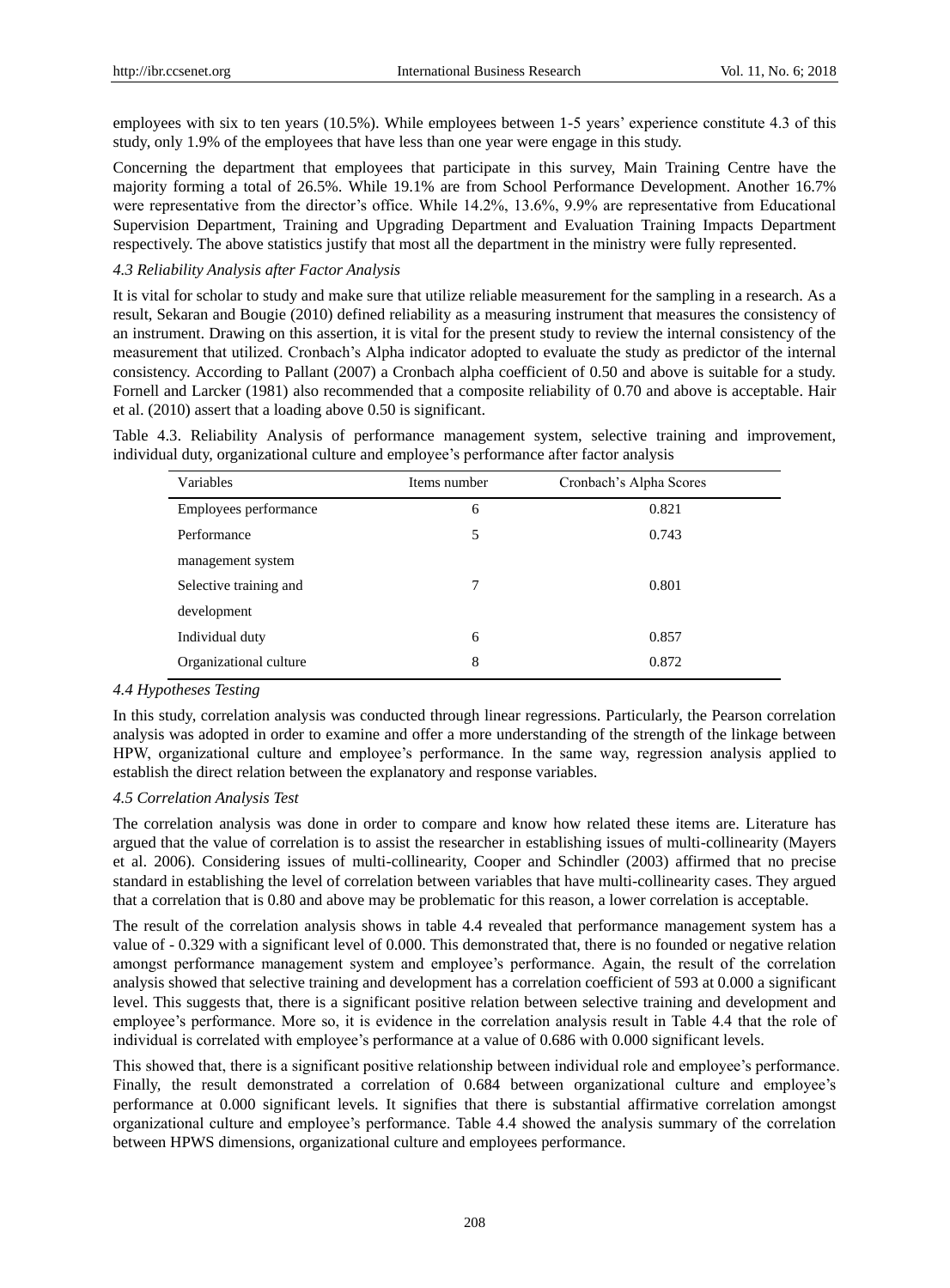| Independent variable                  | Dependent (Organizational<br>performance) | Significant level |  |
|---------------------------------------|-------------------------------------------|-------------------|--|
| Performance management<br>system      | $-329**$                                  | 000               |  |
| Selective training and<br>improvement | $.593**$                                  | .000              |  |
| Individual duty                       | .686**                                    | .000              |  |
| Organizational culture                | .684**                                    | .000              |  |

#### Table 4.4. Correlation result of HPWS dimension to employee's performance

 $*$  $P< 0.05$ 

In accordance with Cooper and Schindler (2003), this study concluded that there is a relationship between HPWS dimensions, organizational culture and employee's performance. According to Zikmund (2003), correlation does not involve cause and effect no matter how satisfactory significant it is. This provides the basis for further analysis.

#### *4.6 Regression Analysis*

The multiple regression analysis was carried out in order to determine the variable or dimension that has stronger or weaker relationships to employee's performance. The regression analysis in Table 4.5 shows that 59.1% (R square =0.591) the variance of employee's performance have been significantly explained by HPWS dimensions and organizational culture. This is due to the high value of beta they enclose in explaining employee's performance. Individual role seems to have the highest contribution to the overall performance of employees in the Ministry of Education with beta value of ( $\beta$ =0.370), followed by organizational culture ( $\beta$ =0.324), selective training and development  $(B=0.179)$  and performance management system contributing the least value to employee's performance ( $\beta$ =0.028). The result is showed in Table 4.5 below.

Table 4.5. Regression Analysis

| Variables                          | Beta $( \beta )$ | Sig       |
|------------------------------------|------------------|-----------|
| Performance management system      | 0.028            | 0.626     |
| Selective training and improvement | 0.179            | $0.000**$ |
| Individual duty                    | 0.370            | $0.001**$ |
| Organizational culture             | 0.324            | $0.000**$ |
| R-squared=.591 $F = 53.457$        |                  |           |

\*P<0.10, \*\*<0.05, \*\*\* p<0.001, Sig = Significant, NS = Not Significant

Table 4.5 above demonstrates the multiple regression analysis of HPWS dimensions, organizational culture to employee's performance. In order to confirm the model presented in this study, via testing of the main hypothesis, a multiple regression analysis results were presented at the significant level of  $p < 0.05$ . The first task before the researcher is to confirm the hypotheses as regards to the relation amongst high performance work system dimensions, organizational culture and employee's performance. The next subsection shows the hypothesis decision from the regression result.

Findings of this are similar to the findings of other developing country in the region. Shahzad et al. (2013) in a software houses conducted in Pakistan found that there is a positive relationship between organizational culture and employee's job performance. Consequently, they recommended that it is very useful to increase the performance of the employees by embracing a strong organizational culture (Shahzad et al. 2013). Therefore, in order to improve effectiveness, organizations must improve on their managerial aspect such as developing a suitable organizational culture and enhance efficiency by further flattering the organizational structure (Weiet al. 2011).

#### *4.7 Recommendations*

Based on the findings of this study, the researchers recommending that, ministry to should adopt a performance management system so as to achieve a high performance staff, rather than the traditional methods of performance evaluation. This is because PMS will help the ministry to address performance deficiencies and provide appropriate and specific feedback that will help in employee's career development. It will also provide a more dynamic system that will express the actual level of individual employee performance that will correspond with the nature of the jobs in the ministry.

### **5. Conclusion**

This study was conducted in the Iran Ministry of Education which is a public service sector. Thus the result of the study is significant and applicable to the public sector or other organizations that have comparable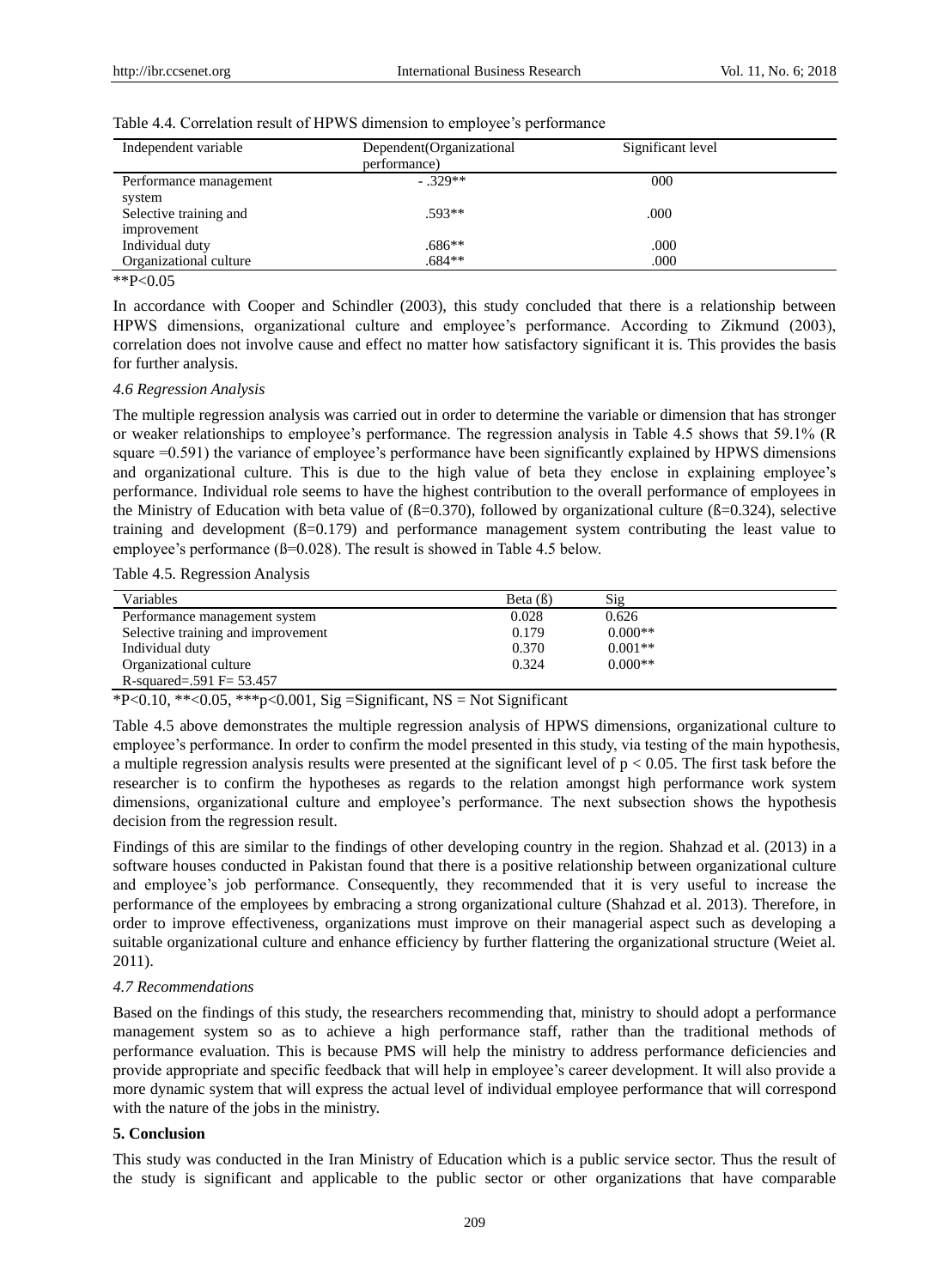characteristics. Additionally, this study represents one of the first steps toward understanding the relationship between HPWS, organizational culture and employee's performance in the context of public sector in Iran. Therefore, this unparalleled research highlights the significance of HPWS and organizational culture toward improving employees' performance. The research provides evidence that certain HPWS dimensions are associated with employee's performance. It is imperative to note that today organizations must excel to meet stakeholder's expectations; hence, the level of organizations awareness on HPWS and the ability to promote a better culture is vital to the survival of the organization.

#### **References**

- Aksoy, M., Apak, S., Eren, E., & Korkmaz, M. (2014). Analysis of the effect of organizational learning-based organizational culture on performance, job satisfaction and efficiency: A field study in banking sector. *International Journal of Academic Research*, *6*(1), 301-313. https://doi.org/10.7813/2075-4124.2014/6-1/B.41
- Alavi, M., Kayworth, T. R., & Leidner, D. E. (2006).An empirical examination of the influence of organizational culture on knowledge management practices. *Journal of management information systems*, *22*(3), 191-224. https://doi.org/10.2753/MIS0742-1222220307
- Alegre, J., Sengupta, K., & Lapiedra, R. (2013).Knowledge management and innovation performance in a high-tech SMEs industry. *International Small Business Journal*, *31*(4), 454-470. https://doi.org/10.1177/0266242611417472
- Anitha, J. (2014). Determinants of employee engagement and their impact on employee performance.*International Journal of Productivity and Performance Management*, *63*(3), 308-323. https://doi.org/10.1108/IJPPM-01-2013-0008
- Atteya, N. M. (2012). Testing the Impact of the Human Resource Management Practices on Job Performance: An Empirical Study in the Egyptian Joint Venture Petroleum Companies. *International Journal of Business and Social Science, 3(*9), 105-119.
- Bhatti, M. A., & Kaur, S. (2009). Factors effecting transfer of training: a fresh review. In *12th International Business Information Management Conference (IBIMA), Kuala Lumpur*.
- Boselie, P., Brewster, C., & Paauwe, J. (2009). In search of balance managing the dualities of HRM: an overview of the issues. *Personnel Review*, *38*(5), 461-471. https://doi.org/10.1108/00483480910977992
- Danford, A., Richardson, M., Stewart, P., Tailby, S., & Upchurch, M. (2008).Partnership, high performance work systems and quality of working life*. New Technology, Work and Employment*, *23*(3), 151-166. https://doi.org/10.1111/j.1468-005X.2008.00210.x
- De Waal, A. A. (2007). The characteristics of a high performance organization. *Business Strategy Series, 8*(3), 179-185. https://doi.org/10.1108/17515630710684178
- Edwards, P., Ram, M., Sen Gupta, S., & Tsai, C.J. (2006). The Structuring of Working Relationships in Small Firms: Towards a Formal Framework', *Organization, 13*(5), 701-724. https://doi.org/10.1177/1350508406067010
- Ezati, M. (2017). Investigating the Factors Affecting the Performance of Teaching Academic Departments: Qualitative Study. *Quarterly Journal of Research and Planning in Higher Education*, *1391*(65), 45-23.
- Ferreira, P., Neira, I., & Vieira, E. (2012). The strategic approach to the high- performance paradigm: a European perspective. *Procedia-Social and Behavioural Sciences*, *58*, 474-482. https://doi.org/10.1016/j.sbspro.2012.09.1024
- Goldston, B. K. (2007). The relationship between traits of organizational culture and job satisfaction within the healthcare setting. ProQuest.
- Guthrie, J. P. (2001). High involvement work practices, turnover and productivity: evidence from New Zealand. *Academy of Management Journal*, *44*(1), 180-190.
- Hair, J. F., Tatham, R. L., Anderson, R. E., & Black, W. (2010).Multivariate data analysis*. Upper Saddle River, NJ: Pearson Prentice Hall.*
- Henri, J. (2006). Organizational culture and performance measurement systems. *Journal of organizational science*, *31*(1), 77-103. https://doi.org/10.1016/j.aos.2004.10.003
- Hilal, A. H. (2012). Teacher performance evaluation in Oman as perceived by evaluators. *International*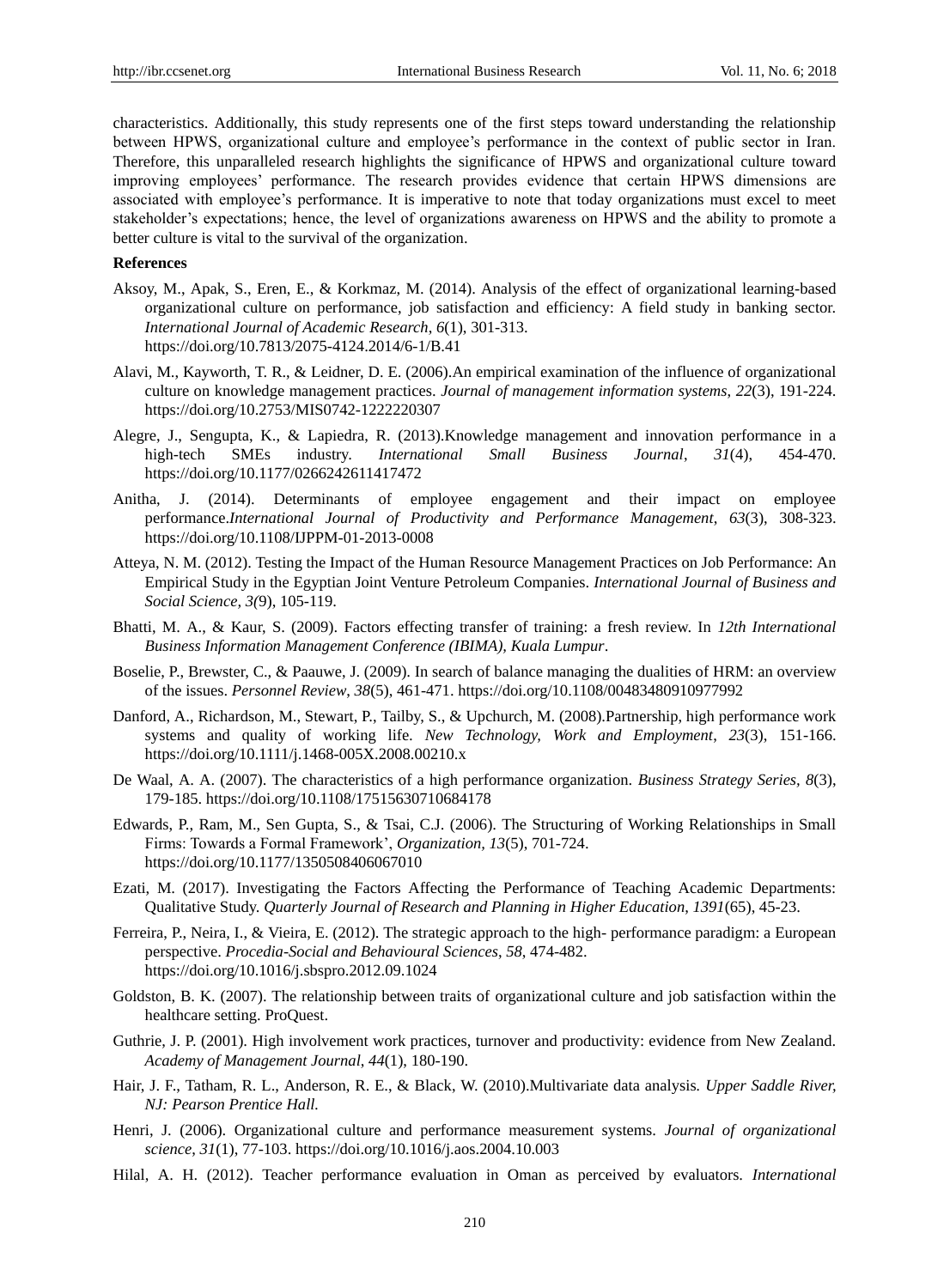*Interdisciplinary Journal of Education, 1*(10).

- Huselid, M. A. (2017). The impact of human resource management practices on turnover, productivity, and corporate financial performance. *Academy of Management Journal*, *38*(3), 635-672.
- Jensen, J. M., Patel, P. C., &Messersmith, J. G. (2013).HighPerformance Work Systems and Job Control Consequences for Anxiety, Role Overload, and Turnover Intentions. *Journal of Management*, *39*(6), 1699-1724. https://doi.org/10.1177/0149206311419663
- Lepak, D. P., Taylor, M. S., Tekleab, A., Marrone, J., & Cohen, D. J. (2007). An examination of the use of high-investment human resource systems for core and support employees. *Human Resource Management, 46*(2), 223-246. https://doi.org/10.1002/hrm.20158
- Messersmith, J. G., & Guthrie, J. P. (2010). High performance work systems in emergent organizations: Implications for firm performance. *Human resource management*, *49*(2), 241-264. https://doi.org/10.1002/hrm.20342
- Moideenkutty, U., AlLamki, A., & Murthy, Y. S. R. (2011). HRM practices and organizational performance in Oman. *Personnel Review*, *40*(2), 239-251. https://doi.org/10.1108/00483481111106101
- Mollick, E. (2012). People and process, suits and innovators: The role of individuals in firm performance. *Strategic Management Journal*, *33*(9), 1001-1015. https://doi.org/10.1002/smj.1958
- Moynihan, D. P. (2008). The dynamics of performance management: Constructing information and reform. *Georgetown University Press.*
- Neil, J. (2009). Exploring research: New Jersey: *Pearson Education International*, Inc.
- Ogbonna, E., & Harris, L. (2000). Leadership Style, Organizational Culture and Performance: Empirical Evidence from UK Companies. *International Journal of Human Resources Management*, *11*(4), 766-788. https://doi.org/10.1080/09585190050075114
- Ovidiu Iliuta, D. (2014). The link between organizational culture and performance management practices: A case of it companies from Romania. *The Annals of the University of Ooradea*, 1156-1123.
- Richard, P. J., Devinney, T. M., Yip, G. S., & Johnson, G. (2009). Measuring organizational performance: Towards methodological best practice. *Journal of management, 35*(3), 718-804. https://doi.org/10.1177/0149206308330560
- Scott, T., Mannion, R., Davies, H., & Marshall, M. (2003). The quantitative measurement of organizational culture in health care: a review of the available instruments. *Health services research*, *38*(3), 923-945. https://doi.org/10.1111/1475-6773.00154
- Shahzad, F., Iqbal, Z., &Gulzar, M. (2013). Impact of Organizational Culture on Employees Job Performance: An Empirical Study of Software Houses in Pakistan. *Journal of Business Studies Quarterly*, *5*(2), 56-64.
- Sparrowe, R. T., Liden, R. C., Wayne, S. J., &Kraimer, M. L. (2001).Social networks and the performance of individuals and groups.*Academy of Management Journal*, *44*(2), 316-325.
- Takeuchi, N., Takeuchi, T., & Toshima, Y. (2007). Fitting with organizations or jobs? A multilevel investigation of HR effects on employee behaviours. Discussion paper series No.2 JA-ASDP2007-2E, *The Japanese Association of Administrative Science.*
- Tsui, P. L., Lin, Y. S., & Yu, T. H. (2013). The influence of psychological contract and organizational commitment on hospitality employee performance. *Social Behaviour and Personality: an international journal*, *41*(3), 443-452. https://doi.org/10.2224/sbp.2013.41.3.443
- Van den Berg, P. T., &Wilderom, C. P. (2004). Defining, measuring, and comparing organisational cultures. *Applied Psychology*, *53*(4), 570-582. https://doi.org/10.1111/j.1464-0597.2004.00189.x
- Vlachos, I. P. (2009).The effects of human resource practices on firm growth.*Human Resource Management: Issues, Challenges and Opportunities*, *4*(2), 17-34.
- Wei, L. Q., Liu, J., & Herndon, N. C. (2011). SHRM and product innovation: Testing the moderating effects of organizational culture and structure in Chinese firms. *The International Journal of Human Resource Management*, *22*(1), 19-33. https://doi.org/10.1080/09585192.2011.538965
- Wilderom, C. P., van den Berg, P. T., &Wiersma, U. J. (2012). A longitudinal study of the effects of charismatic leadership and organizational culture on objective and perceived corporate performance. *The Leadership Quarterly*, *23*(5), 835-848. https://doi.org/10.1016/j.leaqua.2012.04.002